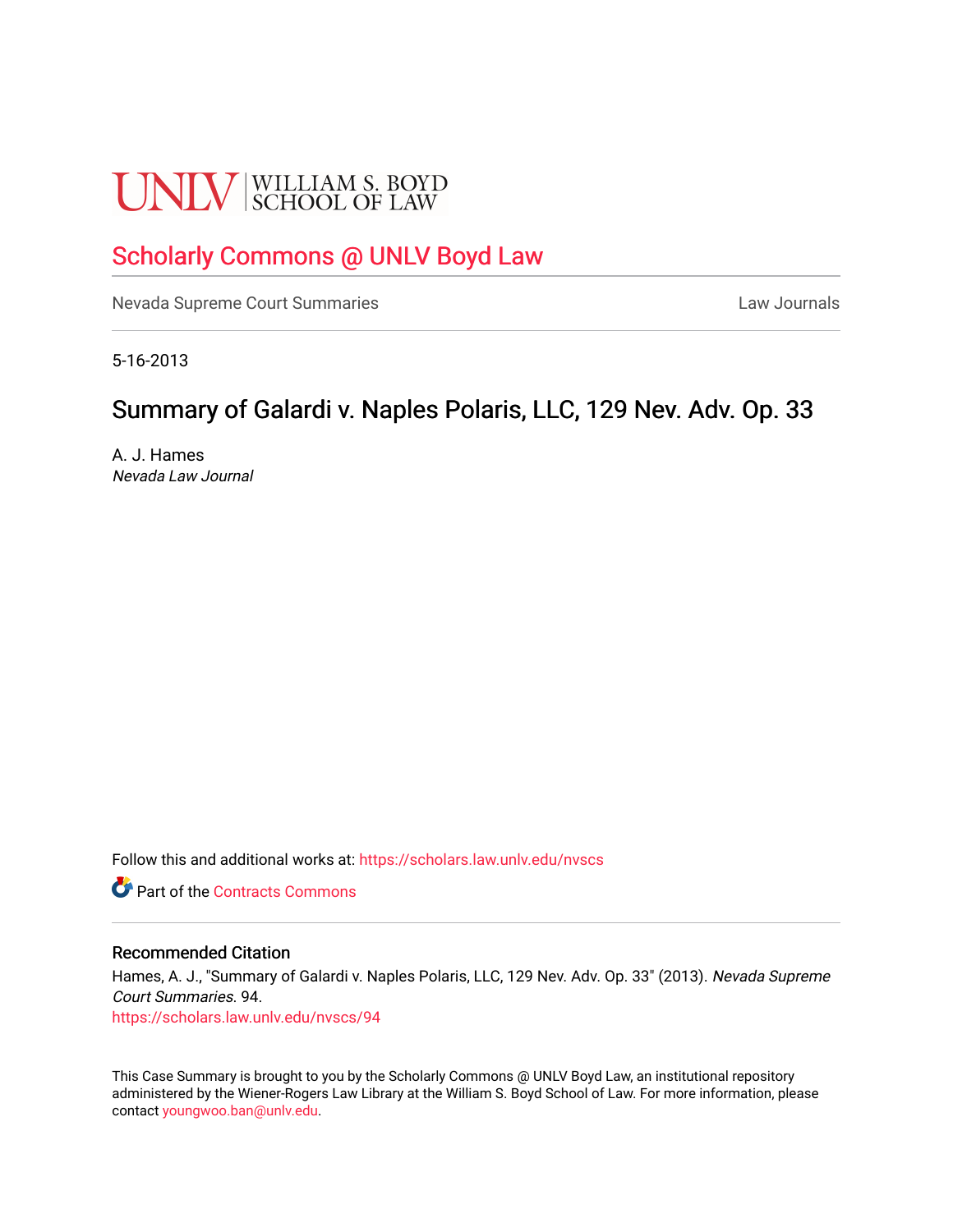*Galardi v. Naples Polaris, LLC*, 129 Nev. Adv. Op. 33 (May 16, 2013)**<sup>1</sup>**

### CONTRACTS *–* REAL ESTATE OPTIONS, TRADE USAGE, AND INDUSTRY CUSTOM

#### **Summary**

This dispute arose out of a written option contract. Under the contract, respondent Naples Polaris (Naples) had the right to purchase Las Vegas real property from appellants Jack Galardi and Birdie, LLC (together, Galardi), for \$8 million "cash." The property was subject to a deed of trust securing approximately \$1.3 million in debt. The issue was whether the option contract required Galardi to deliver clear title, or whether Naples would take title subject to the \$1.3 million debt. Trade usage and industry custom were used to interpret the contract, even though it was unambiguous.

#### **Disposition/Outcome**

Because the contract did not specifically require the optionee, Naples, to take property subject to the existing indebtedness, the Court affirmed the ruling of the court below and placed responsibility for the \$1.3 million on Galardi.

#### **Facts and Procedural History**

Naples acquired its option rights by assignment from Galardi's lessee, French Quarter, a nonparty. The deed of trust securing the \$1.3 million debt predated the option. French Quarter then filed for bankruptcy protection, and the bankruptcy trustee lined up a fourth party to acquire both the property and Naples' newly acquired option. The price was enough to pay off the \$1.3 million encumbrance, give Galardi an \$8 million option price, and generate surplus funds for Naples and French Quarter's creditors.

Naples and Galardi were unable to agree on whether the \$1.3 million debt should come out of Naples' or Galardi's share of the sale proceeds. The option contract was in writing and included an integration clause. The contract was silent as to preexisting encumbrances. It said simply, "Buyer [Naples] shall pay all costs of transfer and closing whereby Seller [Galardi] shall receive full purchase price."

Both sides argued that the option contract was unambiguous and favored its position. Galardi argued that "costs of transfer and closing" encompassed preexisting indebtedness; Naples contended that "costs of transfer and closing" only referred to transaction costs, not encumbrances. Thus, according to Naples, if Galardi meant for Naples to take title subject to preexisting encumbrances, he needed to write the option contract to say so specifically.

At trial, Naples offered evidence of trade usage. Specifically, he showed that closing costs, as understood in the real estate industry, do not normally encompass preexisting indebtedness.

 $1$  By A.J. Hames

 $\frac{2}{3}$  Anvui, LLC v. G.L. Dragon, LLC, 163 P.3d 405, 407 (Nev. 2007).